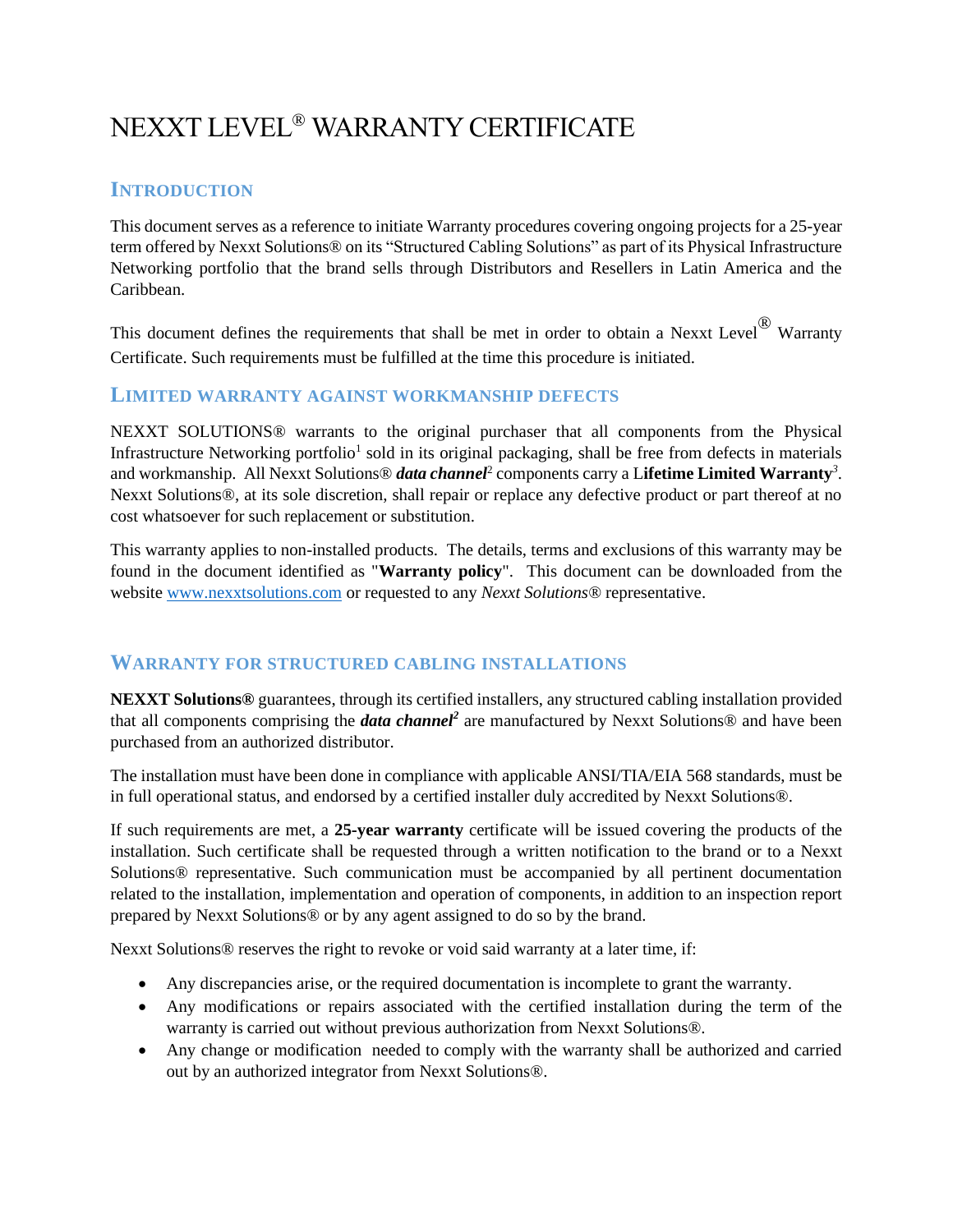- Electrical issues or lack of a ground system as directed by international standards currently in effect are detected in the structured cabling installation site.
- Installation whereby products other than Nexxt Solutions<sup>®</sup> might have been used.
- The client and integrator must sign this warranty at the end of certificate in order to process, validate and acknowledge the grounds for terminating the terms of the extended 25-year warranty concerning the Nexxt Solutions® structured cabling installation.

Future additions might be certified provided they fall under the same criteria set forth herein. It is the policy of Nexxt Solutions® to promote its certified network in different media. By accepting the 25-year warranty, it is agreed that at the sole discretion of Nexxt Solutions®, the project may be featured in promotional materials, whether printed or verbal, in all forms of electronic media.

*1 – Warranty against workmanship defects of the rest of our product lien and accessories are underlined in the document "Warranty Policies"* 

*2 – Data channel is composed of twisted pair cables, keystone jacks, patch cords and patch panels.*

*3 – Warranty covering the tool line and continuity testers exclude wear and tear of the product* 

## **TECHNICAL REQUIREMENTS**

Each cabling installation subject to the 25-year warranty against workmanship defects shall comply with all implementation and performance standards as set forth for "Structured Cabling" the physical infrastructure network performance. The following items describe the minimum requirements that any installation shall meet in order to be eligible for certification:

- 1. The design and installation of every link shall be performed following all current requirements and ANSI/TIA/EIA-568 standards at the time the warranty is requested.
- 2. Every link in the horizontal cabling installation shall be examined in full with "no splices" running from the main telecommunications distribution room to the "Permanent link" wall mount box located in the work area, in accordance with the current ANSI/TIA/EIA 568- standards at the time the request is made, in terms of the shielded or unshielded twisted pair cable category being installed.
- 3. Every link in the backbone installation shall be examined in full with "no splices" running from the source telecommunications distribution room to the destination telecommunications room -- "Permanent link", in accordance with the current ANSI/TIA/EIA 568 standards at the time the request is made, in terms of the shielded or unshielded twisted pair cable category being installed.
- 4. All permanent horizontal and backbone links being installed should be inspected and be fully compliant with item 2. Any defective link should be corrected and inspected again, in order for the coverage to remain effective during the term of this warranty.
- 5. Tests on link performance requested by Nexxt Solutions with the certifying team should be done by personnel from the certified company and accredited by Nexxt Solutions within the period of time established for that purpose.
- 6. Testing equipment, adapters and terminals shall meet minimum operational requirements as established by current ANSI/TIA/EIA-568 standards, which are designed to ensure optimum performance of copper cables for data transmission applications<sup>4</sup>.
- 7. The measuring device and accessories should be subject to calibration during the period of time indicated by the manufacturer to ensure that the equipment accuracy falls within the acceptable margins of error<sup>5</sup>.

*4.- Refer to the next section "Required documents"*

*5.- Refer to the next section "Required documents"*